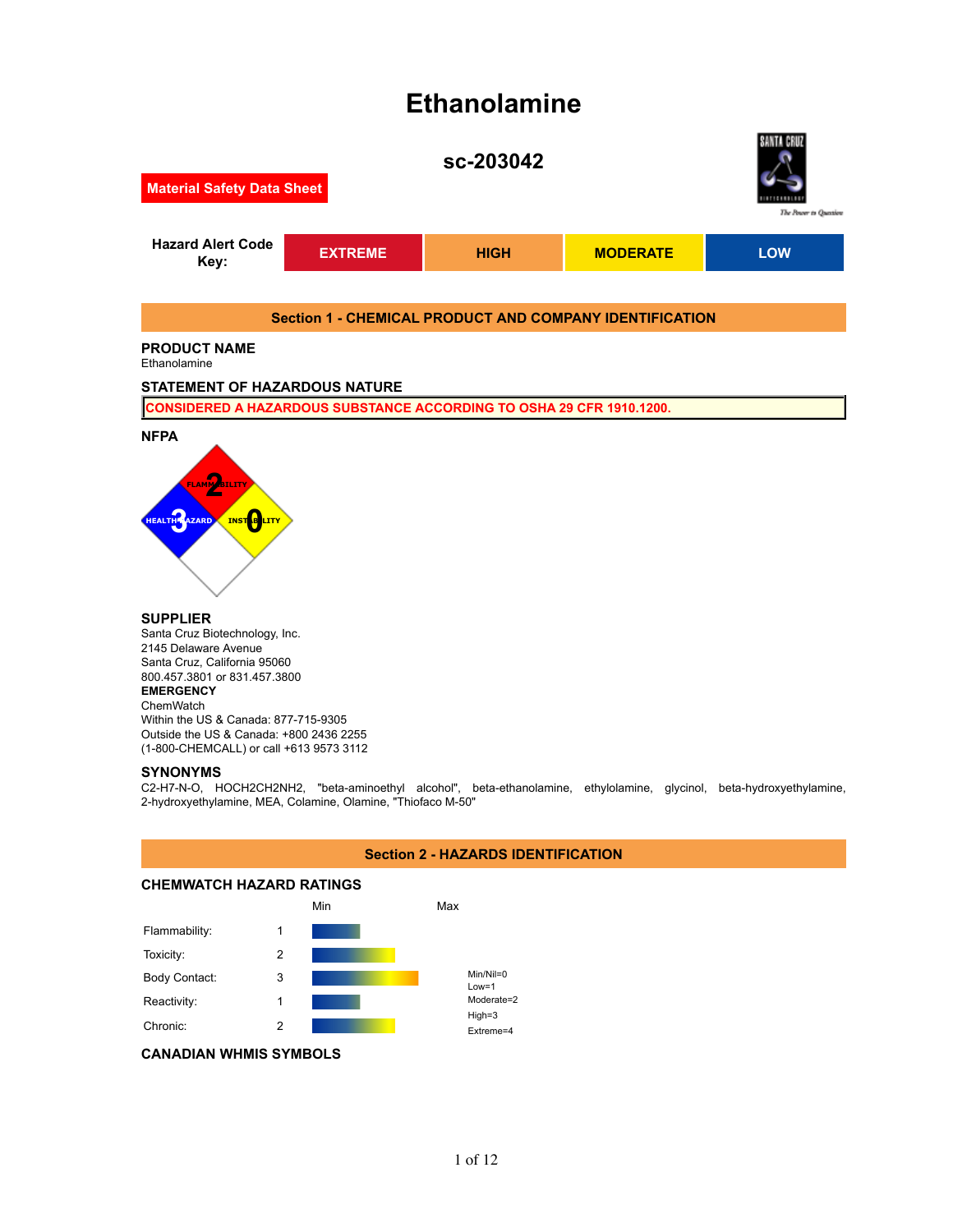

# **EMERGENCY OVERVIEW**

#### **RISK**

Causes burns. Risk of serious damage to eyes. Harmful by inhalation, in contact with skin and if swallowed. Cumulative effects may result following exposure\*. \* (limited evidence).

# **POTENTIAL HEALTH EFFECTS**

# **ACUTE HEALTH EFFECTS**

# **SWALLOWED**

■ Accidental ingestion of the material may be harmful; animal experiments indicate that ingestion of less than 150 gram may be fatal or may produce serious damage to the health of the individual.

■ The material can produce chemical burns within the oral cavity and gastrointestinal tract following ingestion.

■ Ethanolamine is an intermediate metabolites of certain animal producing phospholipids and choline. In poisoned rats, monoethanolamine may cause excessive tear secretion, hair erection, defective vertebral curvature, unsteady gait, weight loss, discharge around the eye, anus and genitalia.

## **EYE**

■ The material can produce chemical burns to the eye following direct contact. Vapours or mists may be extremely irritating.

■ If applied to the eyes, this material causes severe eye damage.

■ A drop of ethanolamine into eye causes injury slightly less than that produced by ammonia say grade 9, on a 1 to10 scale, but that into the rabbit eyes (0.005 ml) caused severe eye injury with vascularisation, deformation, severe iris inflammation and conjunctival irritation.

#### **SKIN**

■ Skin contact with the material may be harmful; systemic effects may result following absorption.

■ The material can produce chemical burns following direct contactwith the skin.

■ There is some evidence to suggest that the material may cause moderate inflammation of the skin either following direct contact or

after a delay of some time. Repeated exposure can cause contact dermatitis which is characterised by redness, swelling and blistering.

■ Oral and skin exposure to ethanolamine may produce weakness, abdominal distension, emaciation and damage to the respiratory tract, intestines, thymus, kidneys and the skin (ulceration and burn like effect). These are worse with skin exposure due to a high absorption rate.

■ Open cuts, abraded or irritated skin should not be exposed to this material.

■ Entry into the blood-stream, through, for example, cuts, abrasions or lesions, may produce systemic injury with harmful effects. Examine the skin prior to the use of the material and ensure that any external damage is suitably protected.

# **INHALED**

■ If inhaled, this material can irritate the throat andlungs of some persons.

■ Inhalation of vapours or aerosols (mists, fumes), generated by the material during the course of normal handling, may be harmful.

■ Monoethanolamine vapours, mists and liquid are corrosive to the mouth and throat. When rats were exposed to a highly enriched and saturated atmosphere at ambient temperatures, no fatalities were recorded.

# **CHRONIC HEALTH EFFECTS**

■ Repeated or prolonged exposure to corrosives may result in the erosion of teeth, inflammatory and ulcerative changes in the mouth and necrosis (rarely) of the jaw. Bronchial irritation, with cough, and frequent attacks of bronchial pneumonia may ensue. Gastrointestinal disturbances may also occur. Chronic exposures may result in dermatitis and/or conjunctivitis.

Substance accumulation, in the human body, may occur and may cause some concern following repeated or long-term occupational exposure.

Prolonged or chronic exposure to alkanolamines may result in liver, kidney or nervous system injury. Repeated inhalation may aggravate asthma and lung disease involving inflammation or scarring.

Results of animal testing with diethanolamine (DEA) and monoethanolamine (MEA) has shown a wide range of possible effects, including induction of tumours, developmental abnormalities and injury to the foetus and mother.

Many amines greatly sensitise the skin and respiratory system, and certain individuals, especially those predisposed to asthma and other allergic responses, may show allergic reactions when chronically exposed to alkanolamines.

In vitro and animal mutagenicity studies were negative.

| <b>Section 3 - COMPOSITION / INFORMATION ON INGREDIENTS</b> |          |      |
|-------------------------------------------------------------|----------|------|
| <b>NAME</b>                                                 | CAS RN   | $\%$ |
| ethanolamine                                                | 141-43-5 | >97  |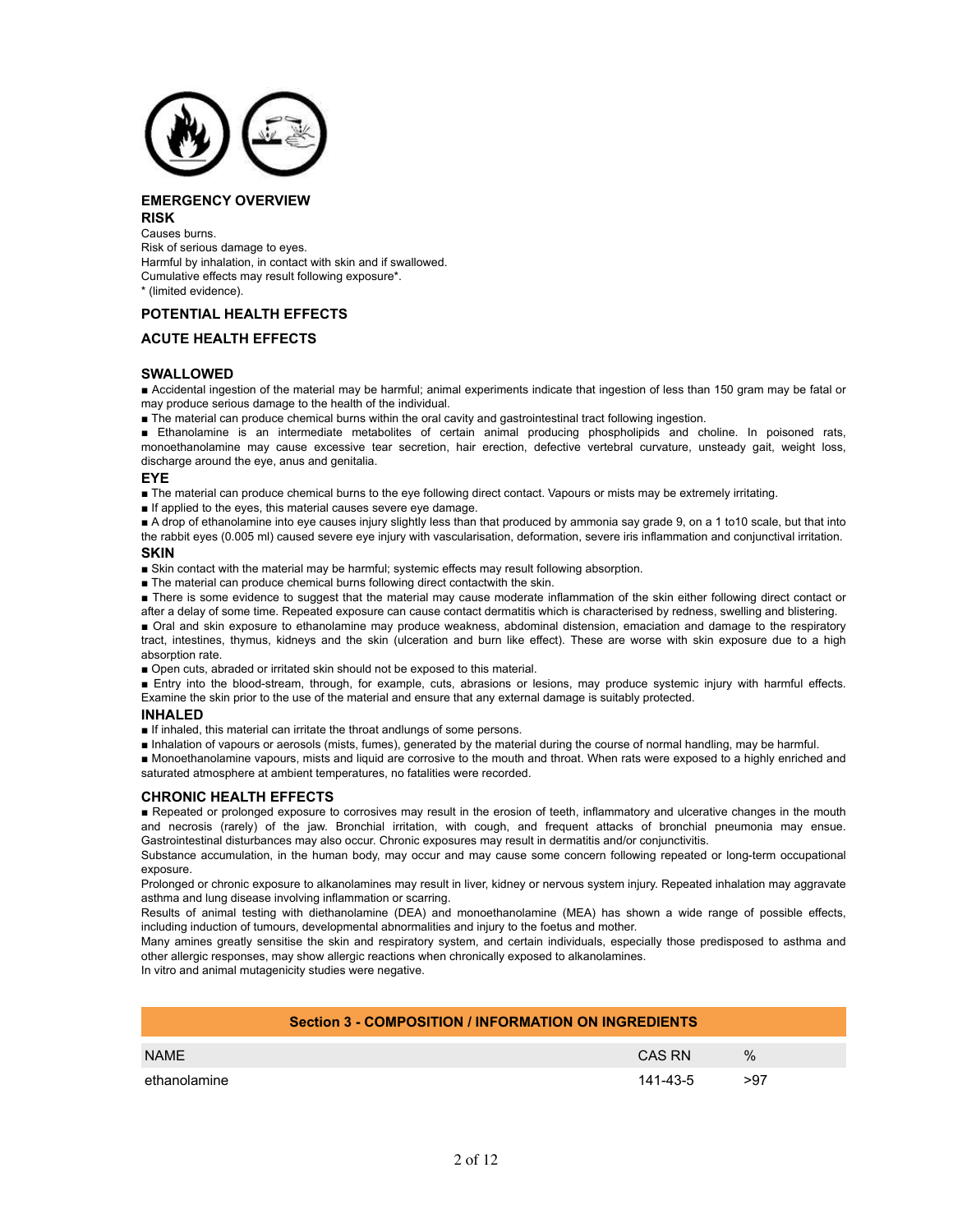# **Section 4 - FIRST AID MEASURES**

# **SWALLOWED**

- For advice, contact a Poisons Information Centre or a doctor at once.
- Urgent hospital treatment is likely to be needed.
- If swallowed do NOT induce vomiting.
- If vomiting occurs, lean patient forward or place on left side (head-down position, if possible) to maintain open airway and prevent aspiration.
- Observe the patient carefully.
- Never give liquid to a person showing signs of being sleepy or with reduced awareness; i.e. becoming unconscious.
- Give water to rinse out mouth, then provide liquid slowly and as much as casualty can comfortably drink.
- **•** Transport to hospital or doctor without delay.

# **EYE**

- If this product comes in contact with the eyes:
- Immediately hold eyelids apart and flush the eye continuously with running water.
- Ensure complete irrigation of the eye by keeping eyelids apart and away from eye and moving the eyelids by occasionally lifting the upper and lower lids.
- Continue flushing until advised to stop by the Poisons Information Centre or a doctor, or for at least 15 minutes.
- **Transport to hospital or doctor without delay.**
- Removal of contact lenses after an eye injury should only be undertaken by skilled personnel.

#### **SKIN**

- If skin or hair contact occurs:
- Immediately flush body and clothes with large amounts of water, using safety shower if available.
- Quickly remove all contaminated clothing, including footwear.
- Wash skin and hair with running water. Continue flushing with water until advised to stop by the Poisons Information Centre.
- Transport to hospital, or doctor.

#### **INHALED**

- If fumes or combustion products are inhaled remove from contaminated area.
- Lay patient down. Keep warm and rested.
- **Prostheses such as false teeth, which may block airway, should be removed, where possible, prior to initiating first aid procedures.**
- Apply artificial respiration if not breathing, preferably with a demand valve resuscitator, bag-valve mask device, or pocket mask as trained. Perform CPR if necessary.
- Transport to hospital, or doctor.
- $\bullet$  Inhalation of vapours or aerosols (mists, fumes) may cause lung oedema.
- Corrosive substances may cause lung damage (e.g. lung oedema, fluid in the lungs).
- As this reaction may be delayed up to 24 hours after exposure, affected individuals need complete rest (preferably in semi-recumbent posture) and must be kept under medical observation even if no symptoms are (yet) manifested.
- Before any such manifestation, the administration of a spray containing a dexamethasone derivative or beclomethasone derivative may be considered.

This must definitely be left to a doctor or person authorised by him/her. (ICSC13719).

# **NOTES TO PHYSICIAN**

- For acute or short-term repeated exposures to highly alkaline materials:
- Respiratory stress is uncommon but present occasionally because of soft tissue edema.
- Unless endotracheal intubation can be accomplished under direct vision, cricothyroidotomy or tracheotomy may be necessary.
- **Oxygen is given as indicated.**
- The presence of shock suggests perforation and mandates an intravenous line and fluid administration.
- Damage due to alkaline corrosives occurs by liquefaction necrosis whereby the saponification of fats and solubilisation of proteins allow deep penetration into the tissue.

Alkalis continue to cause damage after exposure.

INGESTION:

 $\bullet$  Milk and water are the preferred diluents

No more than 2 glasses of water should be given to an adult.

- Neutralising agents should never be given since exothermic heat reaction may compound injury.
- \* Catharsis and emesis are absolutely contra-indicated.
- \* Activated charcoal does not absorb alkali.

\* Gastric lavage should not be used.

Supportive care involves the following:

- Withhold oral feedings initially.
- If endoscopy confirms transmucosal injury start steroids only within the first 48 hours.
- Carefully evaluate the amount of tissue necrosis before assessing the need for surgical intervention.
- Patients should be instructed to seek medical attention whenever they develop difficulty in swallowing (dysphagia).

SKIN AND EYE:

 $\bullet$  Injury should be irrigated for 20-30 minutes.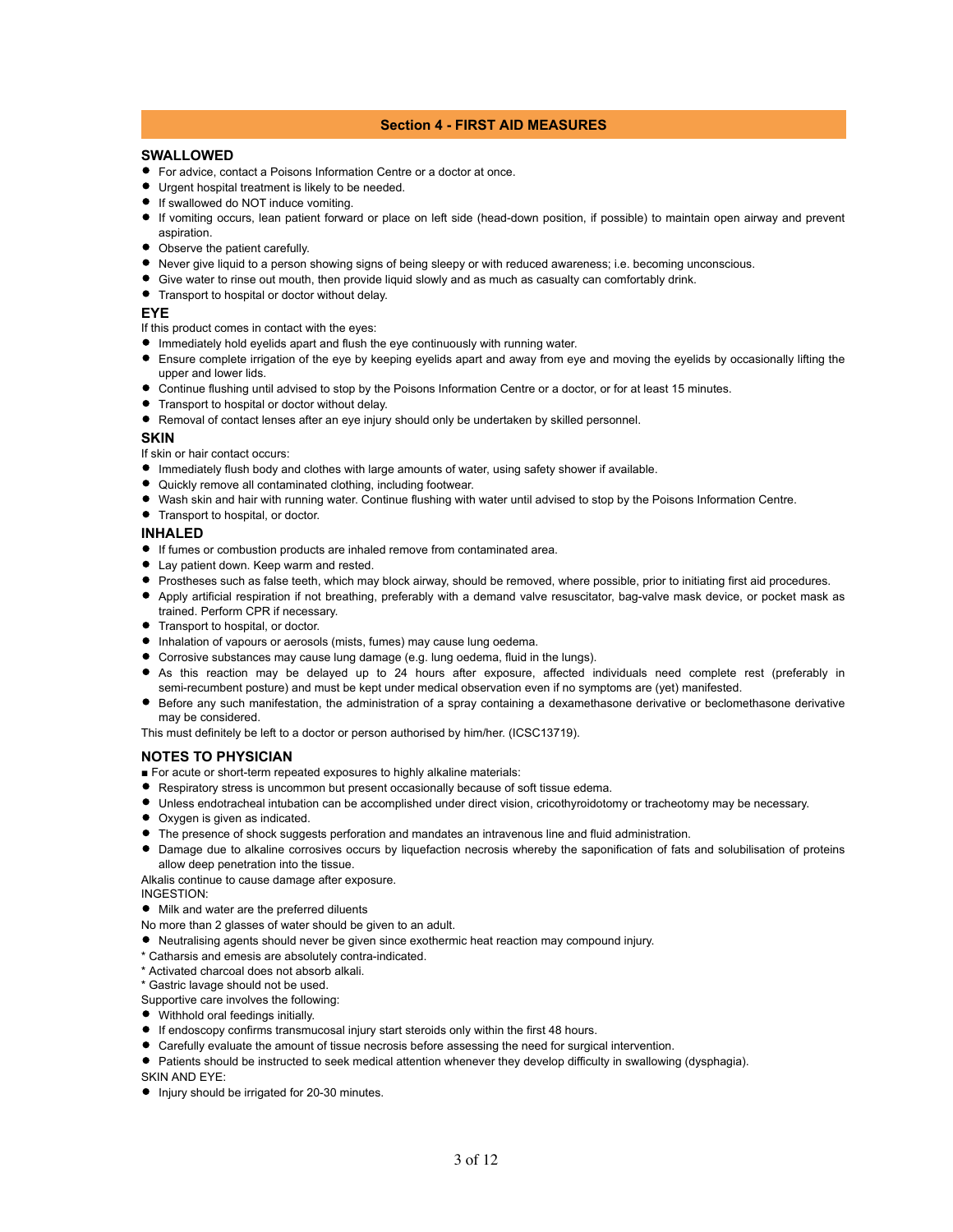Eye injuries require saline. [Ellenhorn & Barceloux: Medical Toxicology].

# **Section 5 - FIRE FIGHTING MEASURES**

| Vapor Pressure (mmHq):      | 5.925@60C             |
|-----------------------------|-----------------------|
| Upper Explosive Limit (%):  | 27 (133.8 C)          |
| Specific Gravity (water=1): | 1.02                  |
| Lower Explosive Limit (%):  | $3.4(88.3 \text{ C})$ |

#### **EXTINGUISHING MEDIA**

- Water spray or fog.
- Foam.
- **Dry chemical powder.**
- BCF (where regulations permit).
- Carbon dioxide.

#### **FIRE FIGHTING**

- Alert Fire Brigade and tell them location and nature of hazard.
- Wear full body protective clothing with breathing apparatus.
- **Prevent, by any means available, spillage from entering drains or water course.**
- Use fire fighting procedures suitable for surrounding area.
- $\bullet$  Do not approach containers suspected to be hot.
- Cool fire exposed containers with water spray from a protected location.
- If safe to do so, remove containers from path of fire.
- Equipment should be thoroughly decontaminated after use.
- When any large container (including road and rail tankers) is involved in a fire,

# consider evacuation by 800 metres in all directions.

# **GENERAL FIRE HAZARDS/HAZARDOUS COMBUSTIBLE PRODUCTS**

- Combustible.
- **•** Slight fire hazard when exposed to heat or flame.
- Heating may cause expansion or decomposition leading to violent rupture of containers.
- On combustion, may emit toxic fumes of carbon monoxide (CO).
- $\bullet$  May emit acrid smoke.
- Mists containing combustible materials may be explosive.

Combustion products include: carbon dioxide (CO2), nitrogen oxides (NOx), other pyrolysis products typical of burning organic material. May emit corrosive fumes.

**FIRE INCOMPATIBILITY**

Avoid contamination with oxidising agents i.e. nitrates, oxidising acids, chlorine bleaches, pool chlorine etc. as ignition may result

# **Section 6 - ACCIDENTAL RELEASE MEASURES**

#### **MINOR SPILLS**

- Clean up all spills immediately.
- Avoid breathing vapours and contact with skin and eyes.
- Control personal contact by using protective equipment.
- Contain and absorb spill with sand, earth, inert material or vermiculite.
- Wipe up.
- **Place in a suitable, labelled container for waste disposal.**

#### **MAJOR SPILLS**

**Chemical Class: bases**

For release onto land: recommended sorbents listed in order of priority.

| <b>SORBENT TYPE</b>                     | <b>RANK</b>   | <b>APPLICATION</b> | <b>COLLECTION</b> | <b>LIMITATIONS</b> |
|-----------------------------------------|---------------|--------------------|-------------------|--------------------|
| <b>LAND SPILL - SMALL</b>               |               |                    |                   |                    |
| cross-linked polymer - 1<br>particulate |               | shovel             | shovel            | R.W.SS             |
| cross-linked polymer - 1<br>pillow      |               | throw              | pitchfork         | R, DGC, RT         |
| sorbent clay -<br>particulate           | $\mathcal{P}$ | shovel             | shovel            | R, I, P            |
| foamed glass - pillow 2                 |               | throw              | pitchfork         | R, P, DGC, RT      |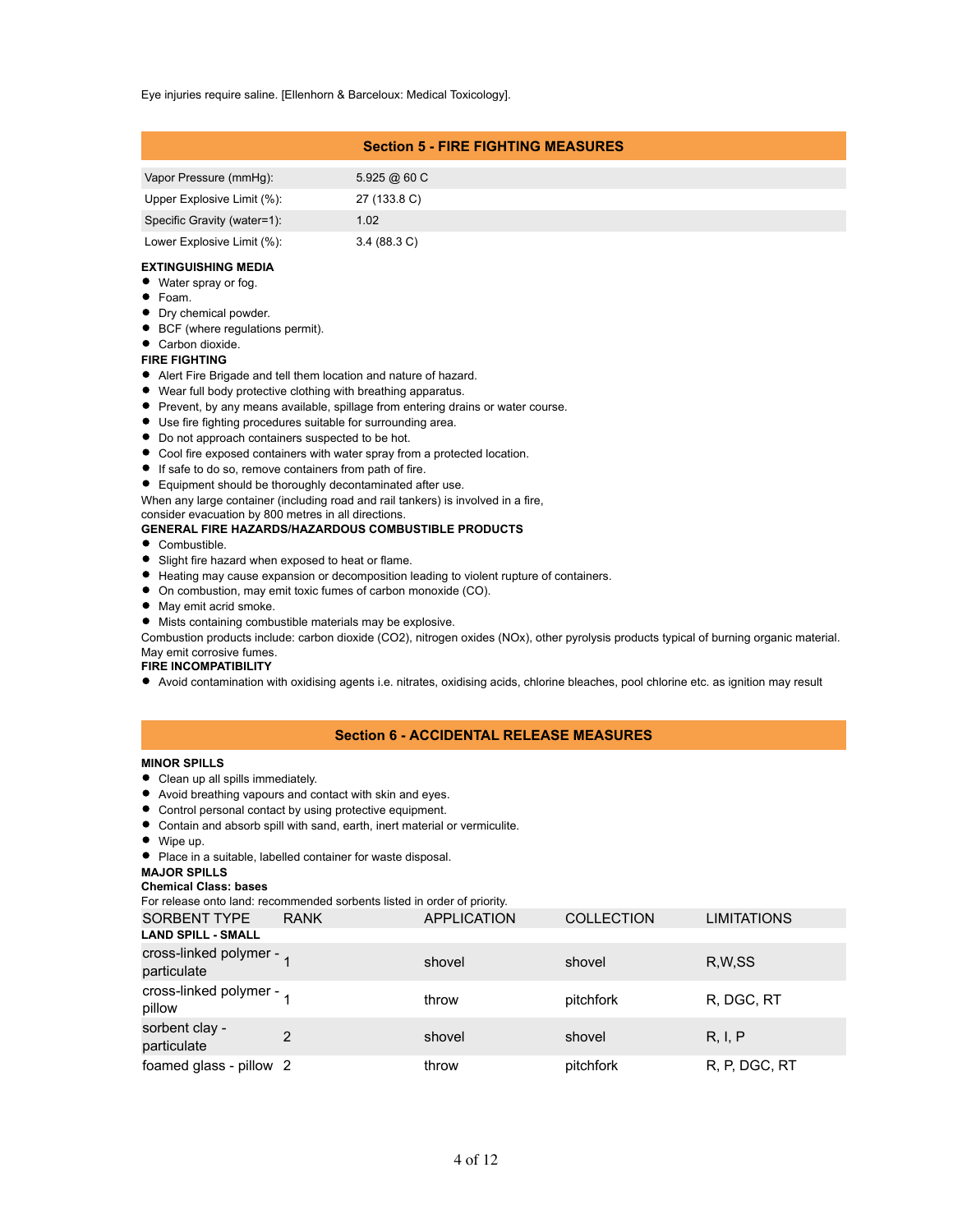| expanded minerals -<br>particulate                          | 3              | shovel | shovel     | R, I, W, P, DGC |
|-------------------------------------------------------------|----------------|--------|------------|-----------------|
| foamed glass -<br>particulate<br><b>LAND SPILL - MEDIUM</b> | 4              | shovel | shovel     | R, W, P, DGC,   |
| cross-linked polymer<br>-particulate                        |                | blower | skiploader | R.W. SS         |
| sorbent clay -<br>particulate                               | 2              | blower | skiploader | R, I, P         |
| expanded mineral -<br>particulate                           | 3              | blower | skiploader | R, I, W, P, DGC |
| cross-linked polymer - $\frac{1}{3}$<br>pillow              |                | throw  | skiploader | R, DGC, RT      |
| foamed glass -<br>particulate                               | $\overline{4}$ | blower | skiploader | R, W, P, DGC    |
| foamed glass - pillow 4<br>Legend                           |                | throw  | skiploader | R, P, DGC., RT  |

**DGC: Not effective where ground cover is dense**

**R; Not reusable**

**I: Not incinerable**

**P: Effectiveness reduced when rainy**

**RT:Not effective where terrain is rugged**

**SS: Not for use within environmentally sensitive sites**

**W: Effectiveness reduced when windy**

**Reference: Sorbents for Liquid Hazardous Substance Cleanup and Control;**

R.W Melvold et al: Pollution Technology Review No. 150: Noyes Data Corporation 1988.

- Clear area of personnel and move upwind.
- $\bullet$ Alert Fire Brigade and tell them location and nature of hazard.
- Wear full body protective clothing with breathing apparatus.
- **Prevent, by any means available, spillage from entering drains or water course.**
- Consider evacuation (or protect in place).
- Stop leak if safe to do so.
- **Contain spill with sand, earth or vermiculite.**
- Collect recoverable product into labelled containers for recycling.
- Neutralise/decontaminate residue (see Section 13 for specific agent).
- Collect solid residues and seal in labelled drums for disposal.
- Wash area and prevent runoff into drains.
- After clean up operations, decontaminate and launder all protective clothing and equipment before storing and re-using.
- **If contamination of drains or waterways occurs, advise emergency services.**

# **Section 7 - HANDLING AND STORAGE**

# **PROCEDURE FOR HANDLING**

 $\bullet$  DO NOT allow clothing wet with material to stay in contact with skin

Alkanolamines and iron may produced unstable complexes. Monoethanolamine (MEA) and iron form a trisethanolamino-iron complex. This material may spontaneously decompose at temperatures between 130 and 160 degrees C. and is suspected of causing a fire in a nearly empty storage tank containing a "heel" of MEA in contact with carbon steel coils. If steam coil heating is used, low pressure steam in stainless steel coils should be considered. Drum heating should also be reviewed and, where possible, temperatures should be maintained below 130 degrees C.

- $\bullet$  DO NOT USE brass or copper containers / stirrers
- Avoid all personal contact, including inhalation.
- Wear protective clothing when risk of exposure occurs.
- Use in a well-ventilated area.
- Avoid contact with moisture.
- Avoid contact with incompatible materials.
- When handling, DO NOT eat, drink or smoke.
- Keep containers securely sealed when not in use.
- Avoid physical damage to containers.
- Always wash hands with soap and water after handling.
- Work clothes should be laundered separately. Launder contaminated clothing before re-use.
- Use good occupational work practice.
- Observe manufacturer's storing and handling recommendations.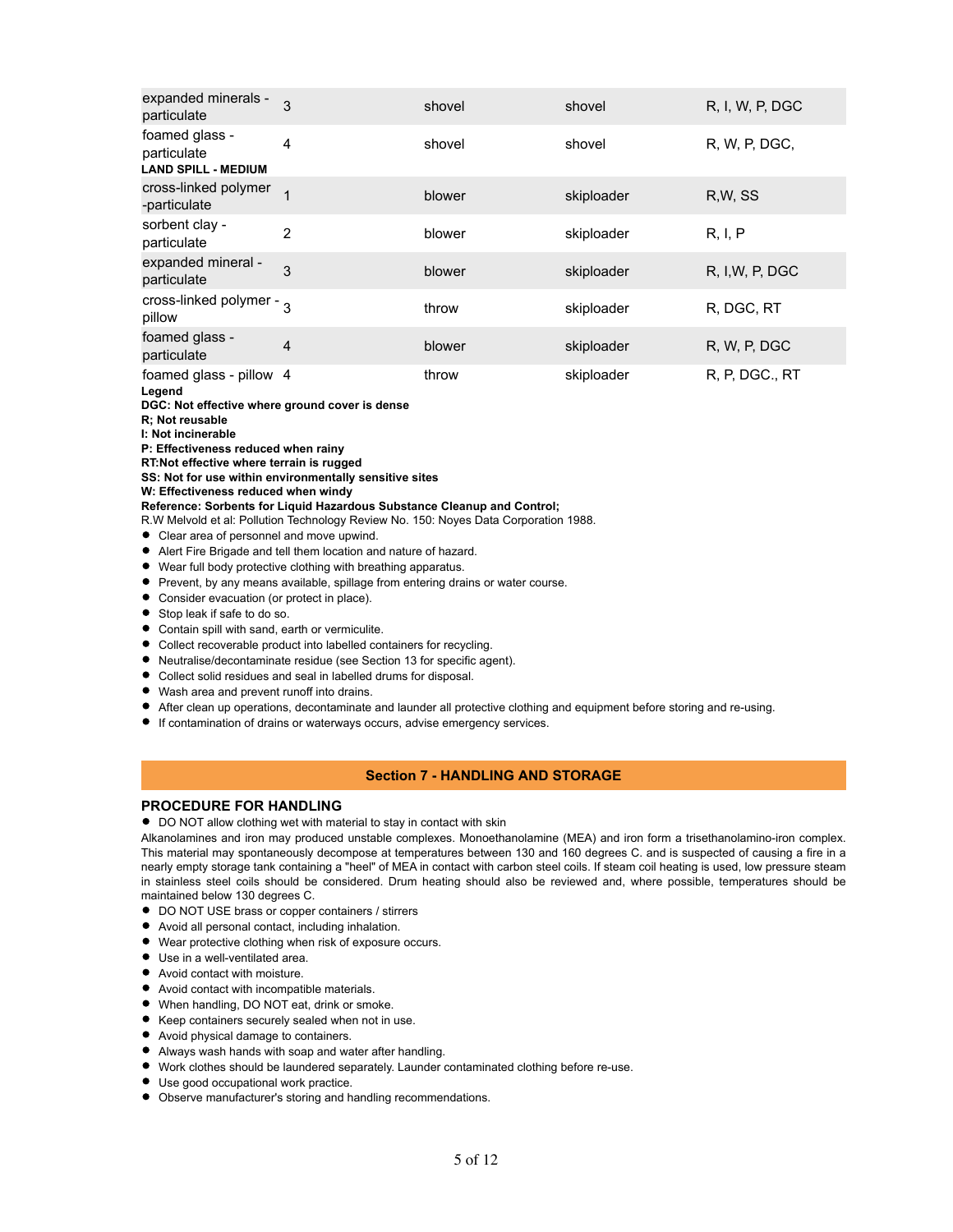Atmosphere should be regularly checked against established exposure standards to ensure safe working conditions are maintained.

# **RECOMMENDED STORAGE METHODS**

- Glass container is suitable for laboratory quantities
- DO NOT use aluminium, galvanised or tin-plated containers
- Lined metal can, lined metal pail/ can.
- Plastic pail.
- Polyliner drum.
- **•** Packing as recommended by manufacturer.
- Check all containers are clearly labelled and free from leaks.

For low viscosity materials

- Drums and jerricans must be of the non-removable head type.
- Where a can is to be used as an inner package, the can must have a screwed enclosure.
- For materials with a viscosity of at least 2680 cSt. (23 deg. C) and solids (between 15 C deg. and 40 deg C.):
- **•** Removable head packaging;
- Cans with friction closures and
- low pressure tubes and cartridges

may be used.

-

Where combination packages are used, and the inner packages are of glass, porcelain or stoneware, there must be sufficient inert cushioning material in contact with inner and outer packages unless the outer packaging is a close fitting moulded plastic box and the substances are not incompatible with the plastic.

# **STORAGE REQUIREMENTS**

- Store in original containers.
- **Keep containers securely sealed.**
- Store in a cool, dry, well-ventilated area.
- Store away from incompatible materials and foodstuff containers.
- **Protect containers against physical damage and check regularly for leaks.**
- Observe manufacturer's storing and handling recommendations.
- $\bullet$  DO NOT store near acids, or oxidising agents
- No smoking, naked lights, heat or ignition sources.
- Store at room temperature.

#### **Section 8 - EXPOSURE CONTROLS / PERSONAL PROTECTION**

# **EXPOSURE CONTROLS**

| Source                                      | Material                       | TWA<br>ppm | <b>TWA</b><br>ma/m <sup>3</sup> | STEL STEL<br>ppm | ma/m <sup>3</sup> | Peak Peak<br>ppm | ma/m <sup>3</sup> | TWA<br>F/CC | <b>Notes</b>                            |
|---------------------------------------------|--------------------------------|------------|---------------------------------|------------------|-------------------|------------------|-------------------|-------------|-----------------------------------------|
| US ACGIH<br>Threshold Limit<br>Values (TLV) | ethanolamine<br>(Ethanolamine) |            |                                 | 6                |                   |                  |                   |             | <b>TLV®</b><br>Basis: Eye<br>& skin irr |

#### **PERSONAL PROTECTION**



#### **RESPIRATOR**

Type AK Filter of sufficient capacity. (AS/NZS 1716 & 1715, EN 143:2000 & 149:2001, ANSI Z88 or national equivalent) **EYE**

- Chemical goggles.
- Full face shield may be required for supplementary but never for primary protection of eyes
- Contact lenses may pose a special hazard; soft contact lenses may absorb and concentrate irritants. A written policy document, describing the wearing of lens or restrictions on use, should be created for each workplace or task. This should include a review of lens absorption and adsorption for the class of chemicals in use and an account of injury experience. Medical and first-aid personnel should be trained in their removal and suitable equipment should be readily available. In the event of chemical exposure, begin eye irrigation immediately and remove contact lens as soon as practicable. Lens should be removed at the first signs of eye redness or irritation - lens should be removed in a clean environment only after workers have washed hands thoroughly. [CDC NIOSH Current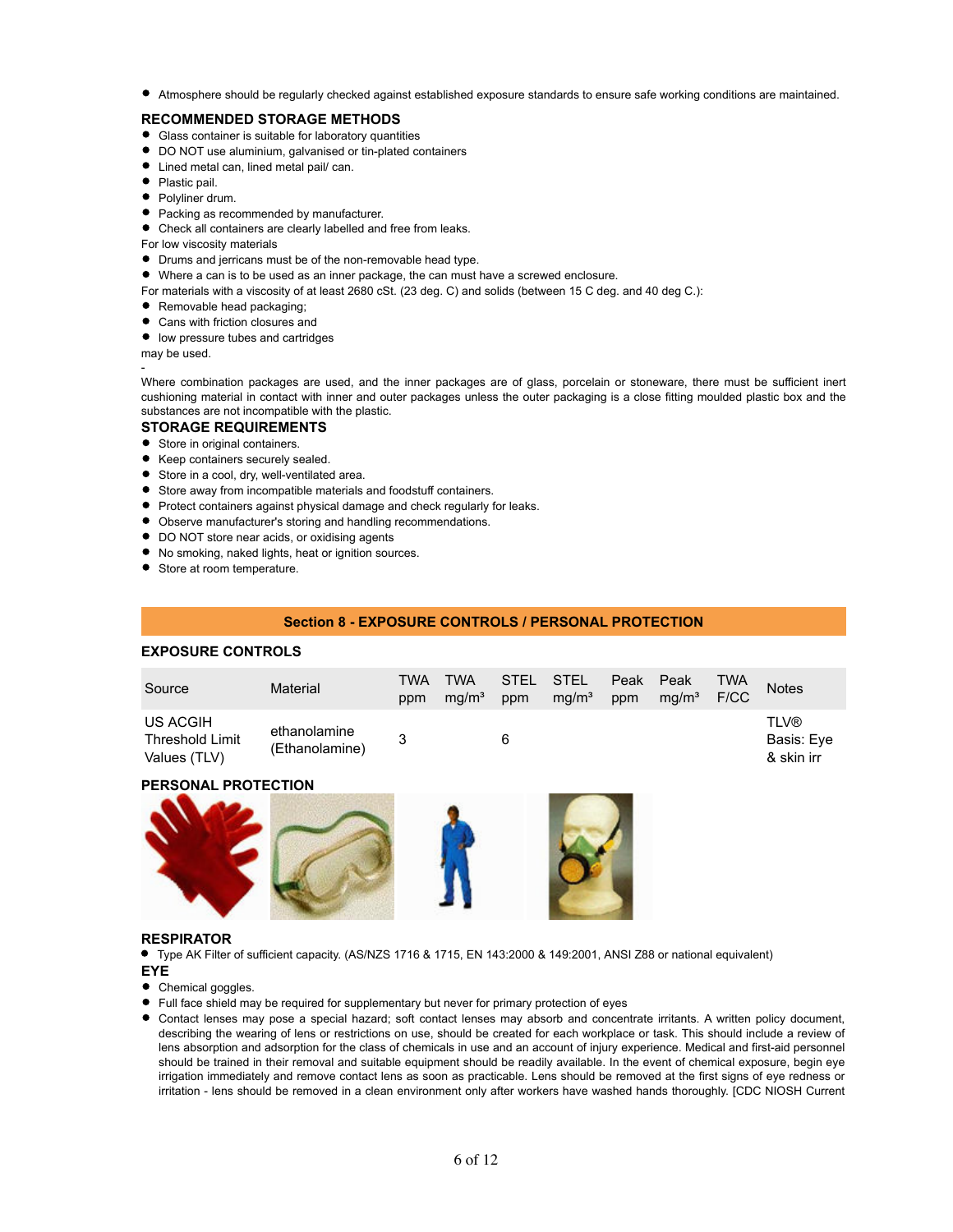Intelligence Bulletin 59], [AS/NZS 1336 or national equivalent]

# **HANDS/FEET**

- Wear chemical protective gloves, eg. PVC.
- Wear safety footwear or safety gumboots, eg. Rubber
- When handling corrosive liquids, wear trousers or overalls outside of boots, to avoid spills entering boots.
- Suitability and durability of glove type is dependent on usage. Important factors in the selection of gloves include:
- frequency and duration of contact,
- chemical resistance of glove material,
- glove thickness and
- **•** dexterity
- Select gloves tested to a relevant standard (e.g. Europe EN 374, US F739, AS/NZS 2161.1 or national equivalent).
- When prolonged or frequently repeated contact may occur, a glove with a protection class of 5 or higher (breakthrough time greater than 240 minutes according to EN 374, AS/NZS 2161.10.1 or national equivalent) is recommended.
- When only brief contact is expected, a glove with a protection class of 3 or higher (breakthrough time greater than 60 minutes according to EN 374, AS/NZS 2161.10.1 or national equivalent) is recommended.
- Contaminated gloves should be replaced.

Gloves must only be worn on clean hands. After using gloves, hands should be washed and dried thoroughly. Application of a non-perfumed moisturiser is recommended.

# **OTHER**

- Overalls.
- PVC Apron.
- PVC protective suit may be required if exposure severe.
- **•** Eyewash unit.
- Ensure there is ready access to a safety shower.

# **ENGINEERING CONTROLS**

■ Engineering controls are used to remove a hazard or place a barrier between the worker and the hazard. Well-designed engineering controls can be highly effective in protecting workers and will typically be independent of worker interactions to provide this high level of protection.

The basic types of engineering controls are:

Process controls which involve changing the way a job activity or process is done to reduce the risk.

Enclosure and/or isolation of emission source which keeps a selected hazard "physically" away from the worker and ventilation that strategically "adds" and "removes" air in the work environment. Ventilation can remove or dilute an air contaminant if designed properly. The design of a ventilation system must match the particular process and chemical or contaminant in use.

Employers may need to use multiple types of controls to prevent employee overexposure.

General exhaust is adequate under normal operating conditions. Local exhaust ventilation may be required in special circumstances. If risk of overexposure exists, wear approved respirator. Supplied-air type respirator may be required in special circumstances. Correct fit is essential to ensure adequate protection. Provide adequate ventilation in warehouses and enclosed storage areas. Air contaminants generated in the workplace possess varying "escape" velocities which, in turn, determine the "capture velocities" of fresh circulating air required to effectively remove the contaminant.

| Type of Contaminant:                                                                                                                                                                                                         | Air Speed:                                                                                                                              |
|------------------------------------------------------------------------------------------------------------------------------------------------------------------------------------------------------------------------------|-----------------------------------------------------------------------------------------------------------------------------------------|
| solvent, vapours, degreasing etc., evaporating from tank 0.25-0.5 m/s (50-100 f/min)<br>(in still air).                                                                                                                      |                                                                                                                                         |
| aerosols, fumes from pouring operations, intermittent<br>container filling, low speed conveyer transfers, welding,<br>spray drift, plating acid fumes, pickling (released at low<br>velocity into zone of active generation) | 0.5-1 m/s (100-200 f/min.)                                                                                                              |
| direct spray, spray painting in shallow booths, drum<br>filling, conveyer loading, crusher dusts, gas discharge<br>(active generation into zone of rapid air motion)                                                         | 1-2.5 m/s (200-500 f/min.)                                                                                                              |
| grinding, abrasive blasting, tumbling, high speed wheel<br>generated dusts (released at high initial velocity into<br>zone of very high rapid air motion)                                                                    | 2.5-10 m/s (500-2000 f/min.)                                                                                                            |
| Within each range the appropriate value depends on:                                                                                                                                                                          |                                                                                                                                         |
| Lower end of the range                                                                                                                                                                                                       | Upper end of the range                                                                                                                  |
| 1: Room air currents minimal or favourable to capture                                                                                                                                                                        | 1: Disturbing room air currents                                                                                                         |
| 2: Contaminants of low toxicity or of nuisance value<br>only.                                                                                                                                                                | 2: Contaminants of high toxicity                                                                                                        |
| 3: Intermittent, low production.                                                                                                                                                                                             | 3: High production, heavy use                                                                                                           |
| 4: Large hood or large air mass in motion                                                                                                                                                                                    | 4: Small hood-local control only                                                                                                        |
|                                                                                                                                                                                                                              | Simple theory shows that air velocity falls rapidly with distance away from the opening of a simple extraction pipe. Velocity generally |

Simple theory shows that air velocity falls rapidly with distance away from the opening of a simple extraction pipe. Velocity generally decreases with the square of distance from the extraction point (in simple cases). Therefore the air speed at the extraction point should be adjusted, accordingly, after reference to distance from the contaminating source. The air velocity at the extraction fan, for example,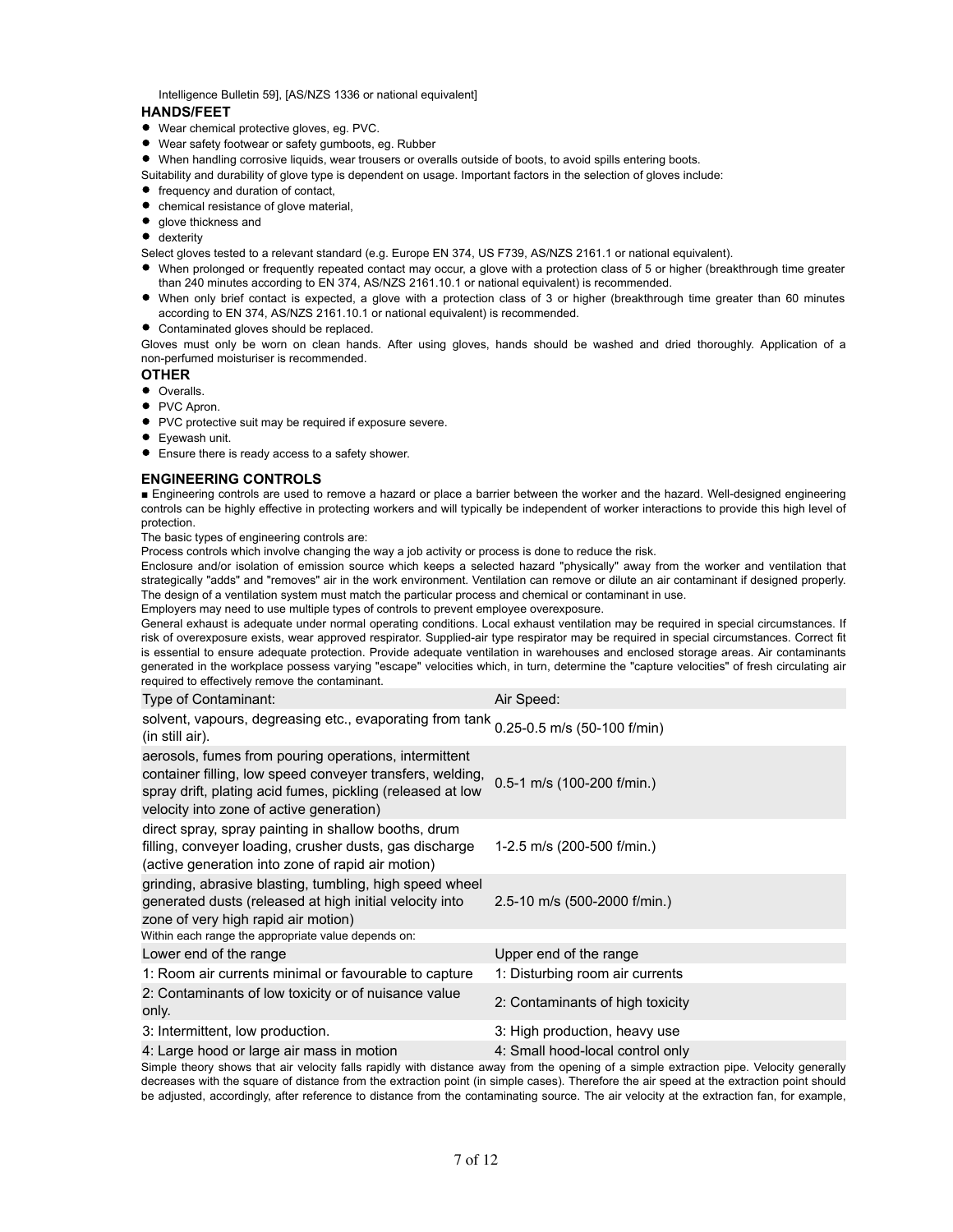should be a minimum of 1-2 m/s (200-400 f/min) for extraction of solvents generated in a tank 2 meters distant from the extraction point. Other mechanical considerations, producing performance deficits within the extraction apparatus, make it essential that theoretical air velocities are multiplied by factors of 10 or more when extraction systems are installed or used.

# **Section 9 - PHYSICAL AND CHEMICAL PROPERTIES**

# **PHYSICAL PROPERTIES**

| Liquid.<br>Mixes with water.<br>Corrosive.<br>Alkaline. |                       |                                 |                 |
|---------------------------------------------------------|-----------------------|---------------------------------|-----------------|
| State                                                   | Liquid                | Molecular Weight                | 61.1            |
| Melting Range (°F)                                      | 51                    | Viscosity                       | 20 cSt@40°C     |
| Boiling Range (°F)                                      | 339                   | Solubility in water (g/L)       | <b>Miscible</b> |
| Flash Point (°F)                                        | 202(DIN 51758)        | pH (1% solution)                | 12.1            |
| Decomposition Temp (°F)                                 | Not Available         | pH (as supplied)                | Not available   |
| Autoignition Temp (°F)                                  | 770                   | Vapor Pressure (mmHg)           | 5.925 @ 60 C    |
| Upper Explosive Limit (%)                               | 27 (133.8 C)          | Specific Gravity (water=1)      | 1.02            |
| Lower Explosive Limit (%)                               | $3.4(88.3 \text{ C})$ | Relative Vapour Density (air=1) | 2.11            |
| Volatile Component (%vol)                               | 100                   | <b>Evaporation Rate</b>         | $0.1$ BuAc=1    |
| Gas group                                               | 11A                   |                                 |                 |
| <b>Material</b>                                         | <b>Value</b>          |                                 |                 |
| ETHANOLAMINE:                                           |                       |                                 |                 |
| log Kow (Sangster 1997):                                | $-1.31$               |                                 |                 |

# **APPEARANCE**

Hygroscopic, viscous liquid. Mild ammoniacal odour. Strong base. Miscible with water, methanol and acetone.

# **Section 10 - CHEMICAL STABILITY**

# **CONDITIONS CONTRIBUTING TO INSTABILITY**

- **•** Presence of incompatible materials.
- Product is considered stable.
- Hazardous polymerisation will not occur.

# **STORAGE INCOMPATIBILITY**

- Avoid strong acids, acid chlorides, acid anhydrides and chloroformates.
- Avoid contact with copper, aluminium and their alloys.
- Avoid reaction with oxidising agents
- Monoethanolamine
- **•** is a strong organic base
- reacts violently with strong oxidisers, strong acids (with spattering)
- is incompatible with acetic acid, acetic anhydride, acrolein, acrylates, acrylic acid, acrylonitrile, alcohols, aldehydes, alkali metals, alkylene oxides, substituted allyls, caprolactam solution, cellulose nitrate, chlorosulfonic acid, cresols, epichlorohydrin, glycols, halogenated hydrocarbons, isocyanates, ketones, mesityl oxide, oleum, organic anhydrides, phenols, beta-propiolactone, vinyl acetate
- **•** forms explosive mixture with sodium perchlorate
- **•** reacts with iron forming tris-ethanolamineiron
- may undergo a self-sustaining thermal decomposition when heated in excess of 250 degrees C
- attacks aluminium, copper, lead, tin, zinc, and their alloys
- attacks plastics, coatings an rubber

Reacts with carbon dioxide in the air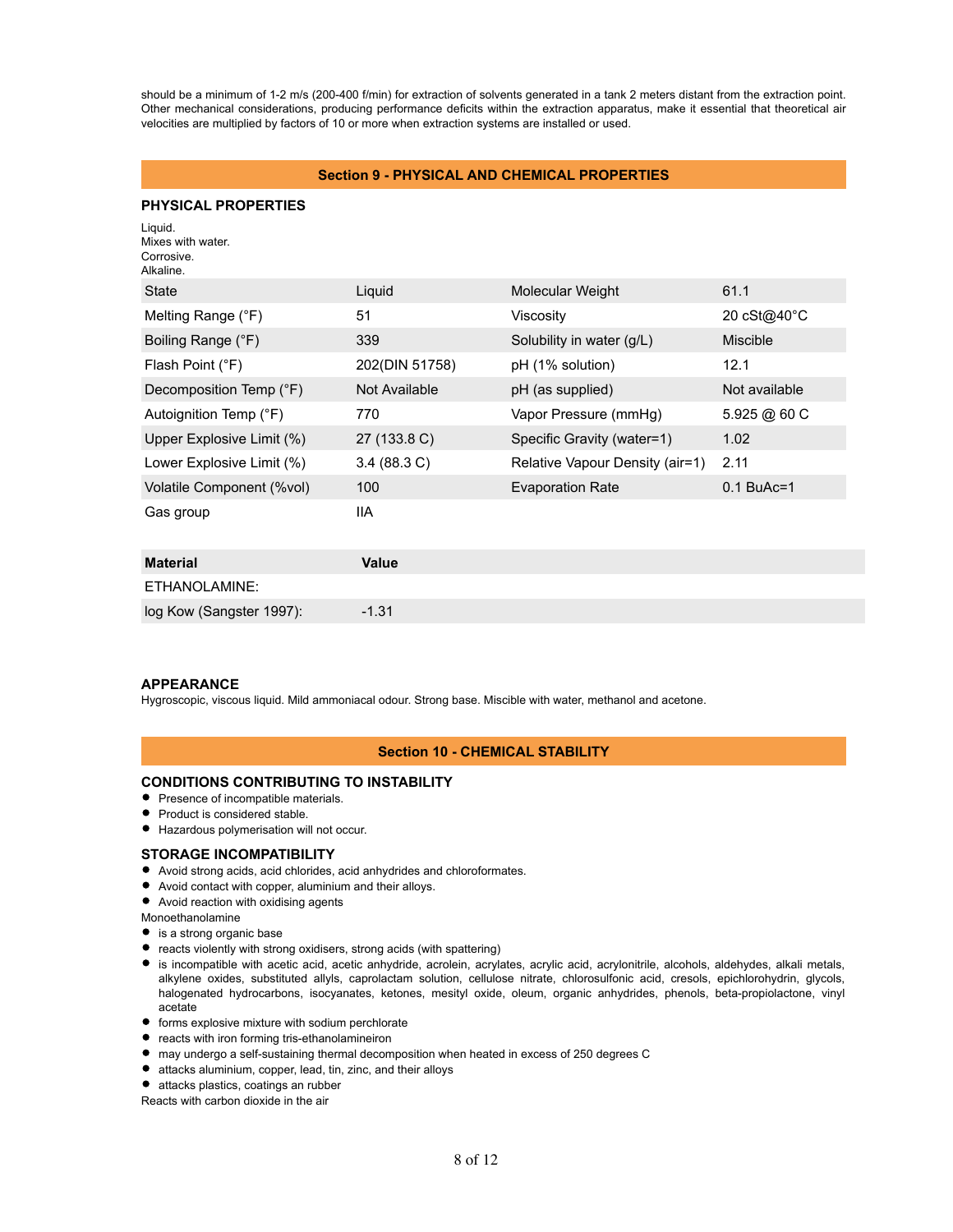For incompatible materials - refer to Section 7 - Handling and Storage.

# **Section 11 - TOXICOLOGICAL INFORMATION**

#### ethanolamine

# **TOXICITY AND IRRITATION**

# ETHANOLAMINE:

■ unless otherwise specified data extracted from RTECS - Register of Toxic Effects of Chemical Substances.

| <b>TOXICITY</b>               | <b>IRRITATION</b>                  |
|-------------------------------|------------------------------------|
| Oral (rat) LD50: 2050 mg/kg   | Skin (rabbit):505 mg open-Moderate |
| Oral (rat) LD50: 1510 mg/kg * | Eye (rabbit): 0.76 mg - SEVERE     |

#### Dermal (rabbit) LD50: 1000 mg/kg

■ The material may produce severe irritation to the eye causing pronounced inflammation. Repeated or prolonged exposure to irritants may produce conjunctivitis.

The material may cause skin irritation after prolonged or repeated exposure and may produce on contact skin redness, swelling, the production of vesicles, scaling and thickening of the skin.

Asthma-like symptoms may continue for months or even years after exposure to the material ceases. This may be due to a non-allergenic condition known as reactive airways dysfunction syndrome (RADS) which can occur following exposure to high levels of highly irritating compound. Key criteria for the diagnosis of RADS include the absence of preceding respiratory disease, in a non-atopic individual, with abrupt onset of persistent asthma-like symptoms within minutes to hours of a documented exposure to the irritant. A reversible airflow pattern, on spirometry, with the presence of moderate to severe bronchial hyperreactivity on methacholine challenge testing and the lack of minimal lymphocytic inflammation, without eosinophilia, have also been included in the criteria for diagnosis of RADS. RADS (or asthma) following an irritating inhalation is an infrequent disorder with rates related to the concentration of and duration of exposure to the irritating substance. Industrial bronchitis, on the other hand, is a disorder that occurs as result of exposure due to high concentrations of irritating substance (often particulate in nature) and is completely reversible after exposure ceases. The disorder is characterised by dyspnea, cough and mucus production. \* Bayer

# **CARCINOGEN**

| ethanolamine | US - Rhode Island Hazardous Substance List | <b>IARC</b> |
|--------------|--------------------------------------------|-------------|
|              |                                            |             |

# **Section 12 - ECOLOGICAL INFORMATION**

This material and its container must be disposed of as hazardous waste.

| <b>Ecotoxicity</b>                                        |            |     |                  |                |     |                            |             |                |                   |                |                |                |                        |    |                |                |
|-----------------------------------------------------------|------------|-----|------------------|----------------|-----|----------------------------|-------------|----------------|-------------------|----------------|----------------|----------------|------------------------|----|----------------|----------------|
| Ingredient                                                |            |     |                  |                |     | Persistence:<br>Water/Soil |             |                | Persistence: Air  |                |                |                | <b>Bioaccumulation</b> |    | Mobility       |                |
| ethanolamine                                              |            |     |                  |                | LOW |                            |             |                | No Data Available |                |                | LOW            |                        |    | <b>HIGH</b>    |                |
| <b>GESAMP/EHS COMPOSITE LIST - GESAMP Hazard Profiles</b> |            |     |                  |                |     |                            |             |                |                   |                |                |                |                        |    |                |                |
| Name / EHS<br>Cas No<br><b>RTECS</b><br>No.               | <b>TRN</b> | A1a | A <sub>1</sub> b | A <sub>1</sub> | A2  | <b>B1</b>                  | <b>B2</b>   | C <sub>1</sub> | C <sub>2</sub>    | C <sub>3</sub> | D <sub>1</sub> | D <sub>2</sub> | D <sub>3</sub>         | E1 | E <sub>2</sub> | E <sub>3</sub> |
| Ethanol<br>733<br>amine /<br>CAS:141<br>$-43-5$           | 311        | 0   |                  | $\mathbf 0$    | R.  | $\overline{2}$             | $\mathbf 0$ | 1              | 1                 | 3              | 3A             | 3              |                        |    | D              | 3              |

<sup>/</sup>

Legend: EHS=EHS Number (EHS=GESAMP Working Group on the Evaluation of the Hazards of Harmful Substances Carried by Ships) NRT=Net Register Tonnage, A1a=Bioaccumulation log Pow, A1b=Bioaccumulation BCF, A1=Bioaccumulation, A2=Biodegradation, B1=Acuteaquatic toxicity LC/ECIC50 (mg/l), B2=Chronic aquatic toxicity NOEC (mg/l), C1=Acute mammalian oral toxicity LD50 (mg/kg), C2=Acutemammalian dermal toxicity LD50 (mg/kg), C3=Acute mammalian inhalation toxicity LC50 (mg/kg), D1=Skin irritation & corrosion, D2=Eye irritation& corrosion, D3=Long-term health effects, E1=Tainting, E2=Physical effects on wildlife & benthic habitats, E3=Interference with coastal amenities, For column A2: R=Readily biodegradable, NR=Not readily biodegradable. For column D3: C=Carcinogen, M=Mutagenic, R=Reprotoxic, S=Sensitising, A=Aspiration hazard, T=Target organ systemic toxicity, L=Lunginjury, N=Neurotoxic, I=Immunotoxic. For column E1: NT=Not tainting (tested), T=Tainting test positive. For column E2: Fp=Persistent floater, F=Floater, S=Sinking substances. The numerical scales start from 0 (no hazard), while higher numbers reflect increasing hazard.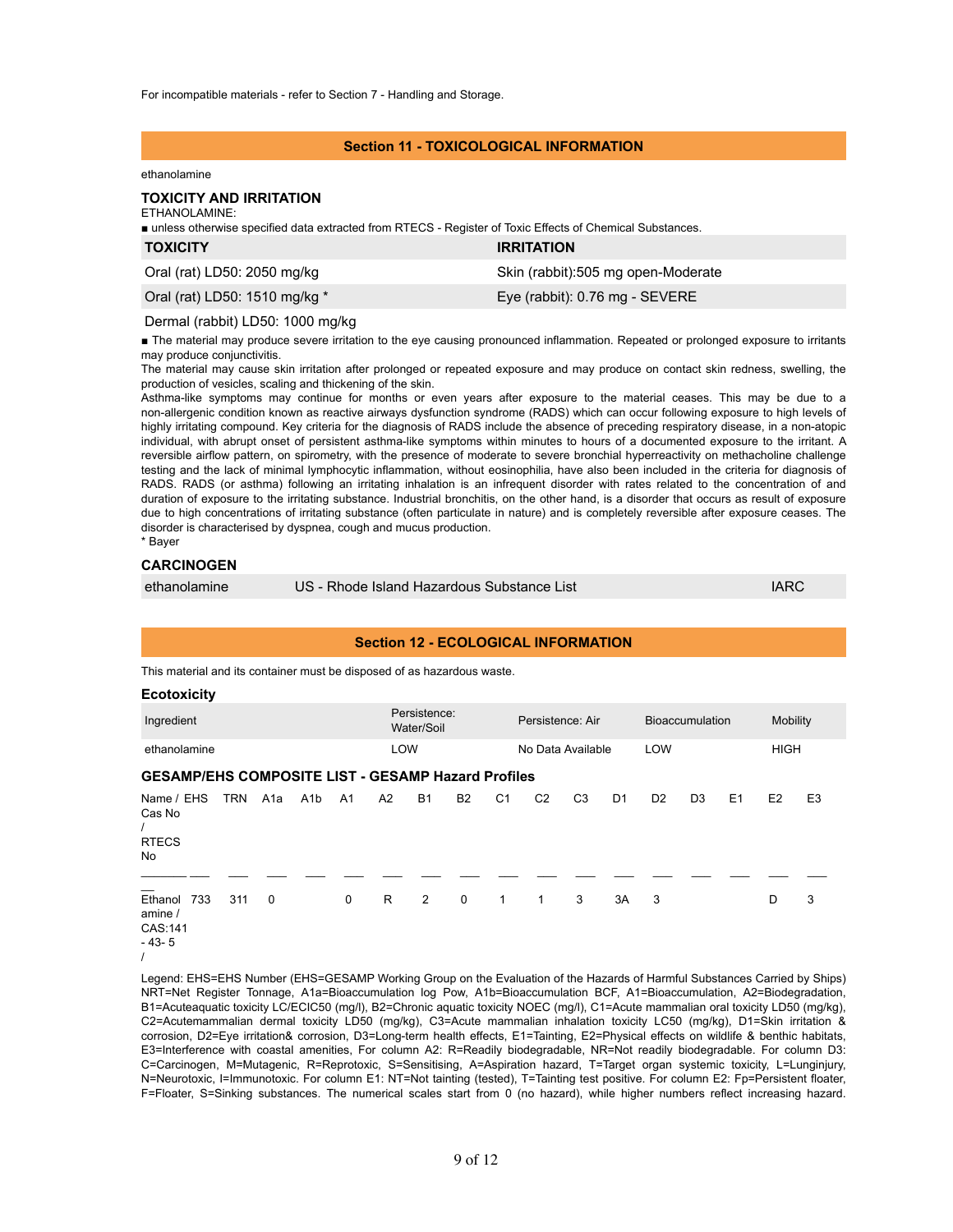(GESAMP/EHS Composite List of Hazard Profiles - Hazard evaluation of substances transported by ships)

# **Section 13 - DISPOSAL CONSIDERATIONS**

# **US EPA Waste Number & Descriptions**

#### A. General Product Information

Corrosivity characteristic: use EPA hazardous waste number D002 (waste code C)

# **Disposal Instructions**

- All waste must be handled in accordance with local, state and federal regulations.
- Containers may still present a chemical hazard/ danger when empty.
- Return to supplier for reuse/ recycling if possible.

Otherwise:

- If container can not be cleaned sufficiently well to ensure that residuals do not remain or if the container cannot be used to store the same product, then puncture containers, to prevent re-use, and bury at an authorised landfill.
- Where possible retain label warnings and MSDS and observe all notices pertaining to the product.

Legislation addressing waste disposal requirements may differ by country, state and/ or territory. Each user must refer to laws operating in their area. In some areas, certain wastes must be tracked.

A Hierarchy of Controls seems to be common - the user should investigate:

- Reduction
- Reuse
- $\bullet$ Recycling
- Disposal (if all else fails)

This material may be recycled if unused, or if it has not been contaminated so as to make it unsuitable for its intended use. If it has been contaminated, it may be possible to reclaim the product by filtration, distillation or some other means. Shelf life considerations should also be applied in making decisions of this type. Note that properties of a material may change in use, and recycling or reuse may not always be appropriate.

- $\bullet$  DO NOT allow wash water from cleaning or process equipment to enter drains.
- It may be necessary to collect all wash water for treatment before disposal.
- In all cases disposal to sewer may be subject to local laws and regulations and these should be considered first.
- Where in doubt contact the responsible authority.
- Recycle wherever possible.
- Consult manufacturer for recycling options or consult local or regional waste management authority for disposal if no suitable treatment or disposal facility can be identified.
- Treat and neutralise at an approved treatment plant.
- Treatment should involve: Neutralisation with suitable dilute acid followed by: burial in a land-fill specifically licenced to accept chemical and / or pharmaceutical wastes or Incineration in a licenced apparatus (after admixture with suitable combustible material).
- Decontaminate empty containers. Observe all label safeguards until containers are cleaned and destroyed.

# **Section 14 - TRANSPORTATION INFORMATION**

| DOT:                                                                                                                                |               |                                                   |              |
|-------------------------------------------------------------------------------------------------------------------------------------|---------------|---------------------------------------------------|--------------|
| Symbols:                                                                                                                            | None          | Hazard class or Division:                         | 8            |
| <b>Identification Numbers:</b>                                                                                                      | <b>UN2491</b> | PG:                                               | Ш            |
| Label Codes:                                                                                                                        | 8             | Special provisions:                               | IB3, T4, TP1 |
| Packaging: Exceptions:                                                                                                              | 154           | Packaging: Non-bulk:                              | 203          |
| Packaging: Exceptions:                                                                                                              | 154           | Quantity limitations:<br>Passenger aircraft/rail: | 5L           |
| Quantity Limitations: Cargo<br>aircraft only:                                                                                       | 60L           | Vessel stowage: Location: A                       |              |
| Vessel stowage: Other:                                                                                                              | 52.           |                                                   |              |
| Hazardous materials descriptions and proper shipping names:<br>Ethanolamine or Ethanolamine solutions<br><b>Air Transport IATA:</b> |               |                                                   |              |
| <b>ICAO/IATA Class:</b>                                                                                                             | 8             | <b>ICAO/IATA Subrisk:</b>                         | None         |
| UN/ID Number:                                                                                                                       | 2491          | Packing Group:                                    | Ш            |
| Special provisions:                                                                                                                 | A3            |                                                   |              |
| Cargo Only                                                                                                                          |               |                                                   |              |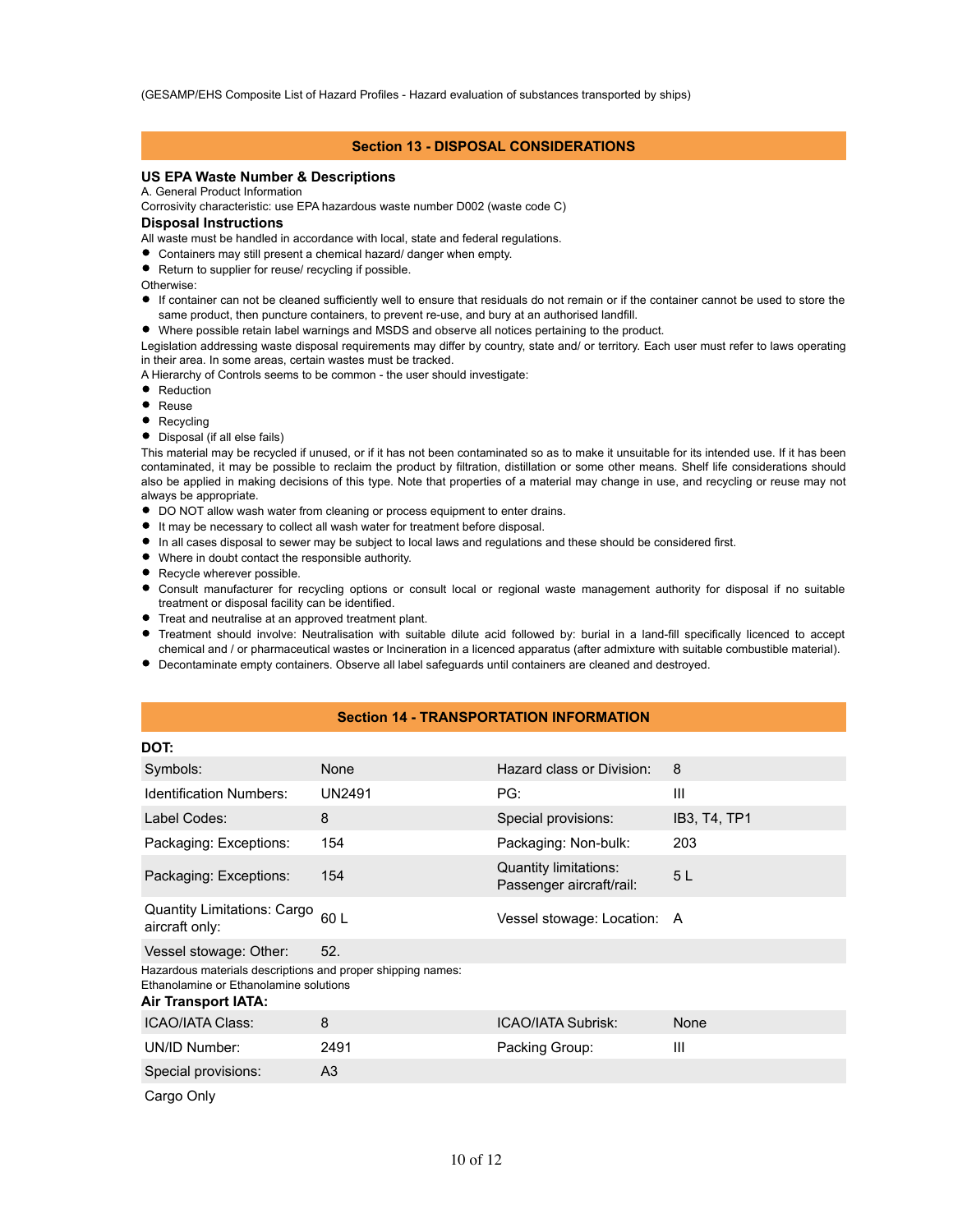| Packing Instructions:                                                                   | 856       | Maximum Qty/Pack:                              | 60 L           |
|-----------------------------------------------------------------------------------------|-----------|------------------------------------------------|----------------|
| Passenger and Cargo                                                                     |           | Passenger and Cargo                            |                |
| Packing Instructions:                                                                   | 852       | Maximum Qty/Pack:                              | 5 <sub>L</sub> |
| Passenger and Cargo<br><b>Limited Quantity</b>                                          |           | Passenger and Cargo<br><b>Limited Quantity</b> |                |
| Packing Instructions:                                                                   | Y841      | Maximum Qty/Pack:                              | 1 <sup>L</sup> |
| Shipping name: ETHANOLAMINE or ETHANOLAMINE SOLUTION<br><b>Maritime Transport IMDG:</b> |           |                                                |                |
| <b>IMDG Class:</b>                                                                      | 8         | <b>IMDG Subrisk:</b>                           | None           |
| UN Number:                                                                              | 2491      | Packing Group:                                 | Ш              |
| <b>EMS Number:</b>                                                                      | $F-A.S-B$ | Special provisions:                            | 223            |

Limited Quantities: 5 L

Shipping name:ETHANOLAMINE or ETHANOLAMINE SOLUTION

# **Section 15 - REGULATORY INFORMATION**



# **ethanolamine (CAS: 141-43-5) is found on the following regulatory lists;**

"Canada - Alberta Occupational Exposure Limits", "Canada - British Columbia Occupational Exposure Limits", "Canada - Northwest Territories Occupational Exposure Limits (English)", "Canada - Nova Scotia Occupational Exposure Limits", "Canada - Prince Edward Island Occupational Exposure Limits", "Canada - Quebec Permissible Exposure Values for Airborne Contaminants (English)", "Canada - Saskatchewan Occupational Health and Safety Regulations - Contamination Limits", "Canada - Yukon Permissible Concentrations for Airborne Contaminant Substances", "Canada CEPA Environmental Registry Substance Lists - List of substances on the DSL that meet the human health criteria for categorization (English)", "Canada Ingredient Disclosure List (SOR/88-64)", "Canada List of Prohibited and Restricted Cosmetic Ingredients (The Cosmetic Ingredient ""Hotlist"")", "Canada National Pollutant Release Inventory (NPRI)", "Canada Toxicological Index Service - Workplace Hazardous Materials Information System - WHMIS (English)", "GESAMP/EHS Composite List - GESAMP Hazard Profiles", "IMO IBC Code Chapter 17: Summary of minimum requirements", "IMO MARPOL 73/78 (Annex II) - List of Noxious Liquid Substances Carried in Bulk", "International Council of Chemical Associations (ICCA) - High Production Volume List", "OECD List of High Production Volume (HPV) Chemicals", "OSPAR National List of Candidates for Substitution – Norway", "US - Alaska Limits for Air Contaminants", "US - California Occupational Safety and Health Regulations (CAL/OSHA) - Hazardous Substances List", "US - California Permissible Exposure Limits for Chemical Contaminants", "US - Connecticut Hazardous Air Pollutants", "US - Hawaii Air Contaminant Limits", "US - Idaho - Limits for Air Contaminants", "US - Massachusetts Oil & Hazardous Material List", "US - Michigan Exposure Limits for Air Contaminants", "US - Minnesota Hazardous Substance List", "US - Minnesota Permissible Exposure Limits (PELs)", "US - New Jersey Right to Know Hazardous Substances (English)", "US - North Dakota Air Pollutants - Guideline Concentrations", "US - Oregon Permissible Exposure Limits (Z-1)", "US - Pennsylvania - Hazardous Substance List", "US - Rhode Island Hazardous Substance List", "US - Tennessee Occupational Exposure Limits - Limits For Air Contaminants", "US - Vermont Permissible Exposure Limits Table Z-1-A Final Rule Limits for Air Contaminants", "US - Vermont Permissible Exposure Limits Table Z-1-A Transitional Limits for Air Contaminants", "US - Washington Permissible exposure limits of air contaminants", "US - Wisconsin Control of Hazardous Pollutants - Emission Thresholds, Standards and Control Requirements (Hazardous Air Contaminants)", "US - Wyoming Toxic and Hazardous Substances Table Z1 Limits for Air Contaminants", "US ACGIH Threshold Limit Values (TLV)", "US CAA (Clean Air Act) - HON Rule - Organic HAPs (Hazardous Air Pollutants)", "US Cosmetic Ingredient Review (CIR) Cosmetic ingredients found safe, with qualifications", "US DOE Temporary Emergency Exposure Limits (TEELs)", "US EPA High Production Volume Program Chemical List", "US FDA Everything Added to Food in the United States (EAFUS)", "US FDA Indirect Food Additives: Adhesives and Components of Coatings - Substances for Use Only as Components of Adhesives - Adhesives", "US NIOSH Recommended Exposure Limits (RELs)", "US OSHA Permissible Exposure Levels (PELs) - Table Z1", "US Postal Service (USPS) Hazardous Materials Table: Postal Service Mailability Guide", "US Toxic Substances Control Act (TSCA) - Chemical Substance Inventory", "US Toxic Substances Control Act (TSCA) - Premanufacture Notice (PMN) Chemicals", "US TSCA Section 5(a)(2) - Significant New Use Rules (SNURs)", "US USDA National Organic Program - Synthetic substances allowed for use in organic crop production"

#### **Section 16 - OTHER INFORMATION**

# **LIMITED EVIDENCE**

■ Cumulative effects may result following exposure\*.

\* (limited evidence).